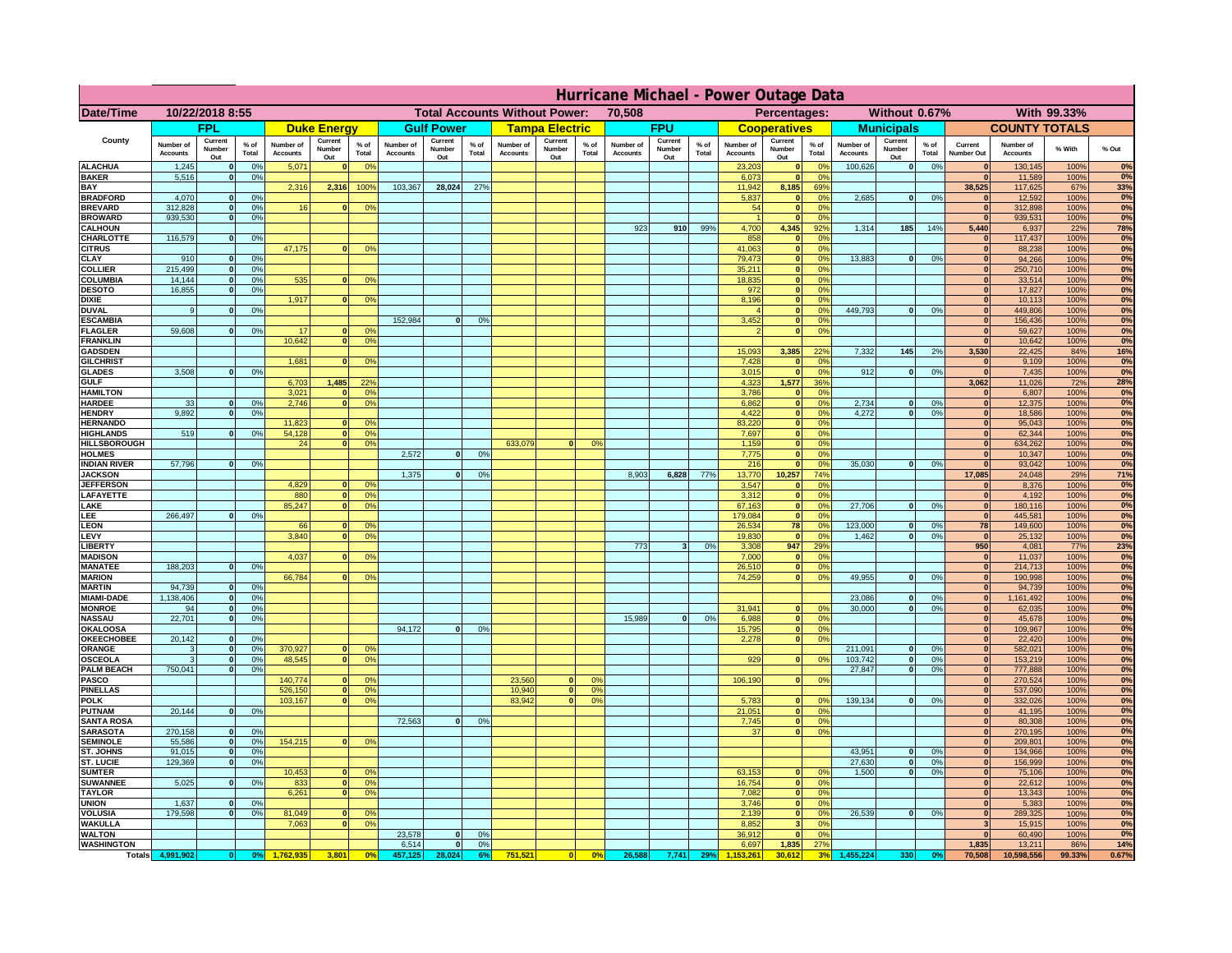# 10/22/2018 8:56 AM Hurricane Michael

| <b>Power Provider</b>                   | <b>County</b>                   | <b>Number of Customers</b> | <b>Current Number Out</b> | <b>Outage Percentage</b> | <b>Estimated Restore Time</b> |
|-----------------------------------------|---------------------------------|----------------------------|---------------------------|--------------------------|-------------------------------|
| <b>Gulf Power Company</b>               | BAY                             | 103,367                    | 28,024                    | 27.11%                   | $>72$                         |
| West Florida Electric Cooperative, Inc. | <b>JACKSON</b>                  | 13,723                     | 10,210                    | 74.40%                   | >5 days                       |
| Gulf Coast Electric Cooperative, Inc.   | BAY                             | 11,942                     | 8,185                     | 68.54%                   | >5 days                       |
|                                         |                                 |                            |                           |                          |                               |
| Florida Public Utilities Corporation    | <b>JACKSON</b>                  | 8,903                      | 6,828                     | 76.69%                   | >5 days                       |
| Talquin Electric Cooperative, Inc.      | <b>GADSDEN</b>                  | 15,093                     | 3,385                     | 22.43%                   | 72                            |
| West Florida Electric Cooperative, Inc. | CALHOUN                         | 2,852                      | 2,562                     | 89.83%                   | >5 days                       |
| Duke Energy                             | BAY                             | 2,316                      | 2,316                     | 100.00%                  | <b>TBD</b>                    |
| Gulf Coast Electric Cooperative, Inc.   | CALHOUN                         | 1,848                      | 1,783                     | 96.48%                   | >5 days                       |
| Gulf Coast Electric Cooperative, Inc.   | <b>GULF</b>                     | 4,323                      | 1,577                     | 36.48%                   | >5 days                       |
| West Florida Electric Cooperative, Inc. | WASHINGTON                      | 4,260                      | 1,565                     | 36.74%                   | >5 days                       |
| Duke Energy                             | <b>GULF</b>                     | 6,703                      | 1,485                     | 22.15%                   | TBD                           |
| Talquin Electric Cooperative, Inc.      | <b>LIBERTY</b>                  | 3,308                      | 947                       | 28.63%                   | >5 days                       |
| Florida Public Utilities Corporation    | <b>CALHOUN</b>                  | 923                        | 910                       | 98.59%                   | >5 days                       |
|                                         |                                 |                            | 270                       |                          |                               |
| Gulf Coast Electric Cooperative, Inc.   | <b>WASHINGTON</b>               | 2,437                      |                           | 11.08%                   | >5 days                       |
| City of Blountstown                     | <b>CALHOUN</b>                  | 1,314                      | 185                       | 14.08%                   | 24                            |
| Chattahoochee Electric                  | GADSDEN                         | 1,173                      | 101                       | 8.61%                    | 24                            |
| Talquin Electric Cooperative, Inc.      | <b>LEON</b>                     | 26,534                     | 78                        | 0.29%                    | 48                            |
| Gulf Coast Electric Cooperative, Inc.   | <b>JACKSON</b>                  | 47                         | 47                        | 100.00%                  | >5 days                       |
| City of Quincy                          | <b>GADSDEN</b>                  | 4,768                      | 44                        | 0.92%                    | 24                            |
| Florida Public Utilities Corporation    | LIBERTY                         | 773                        | 3                         | 0.39%                    | >5 days                       |
| Talquin Electric Cooperative, Inc.      | <b>WAKULLA</b>                  | 8,852                      | $\overline{3}$            | 0.03%                    | 24                            |
| Central Florida Electric Cooperative    | <b>ALACHUA</b>                  | 875                        | $\pmb{0}$                 | 0.00%                    | TBD                           |
|                                         |                                 |                            | $\mathbf 0$               |                          | TBD                           |
| Central Florida Electric Cooperative    | <b>DIXIE</b>                    | 7,595                      |                           | 0.00%                    |                               |
| Central Florida Electric Cooperative    | <b>GILCHRIST</b>                | 7,424                      | 0                         | 0.00%                    | Restored                      |
| Central Florida Electric Cooperative    | LAFAYETTE                       | $\overline{9}$             | $\mathbf{0}$              | 0.00%                    | <b>TBD</b>                    |
| Central Florida Electric Cooperative    | LEVY                            | 17,513                     | 0                         | 0.00%                    | Restored                      |
| Central Florida Electric Cooperative    | <b>MARION</b>                   | 9                          | $\pmb{0}$                 | 0.00%                    | <b>TBD</b>                    |
| Choctawhatchee Electric Cooperative     | <b>HOLMES</b>                   | 293                        | $\mathbf 0$               | 0.00%                    | Restored                      |
| Choctawhatchee Electric Cooperative     | <b>OKALOOSA</b>                 | 15,795                     | $\mathbf 0$               | 0.00%                    | Restored                      |
| Choctawhatchee Electric Cooperative     | <b>SANTA ROSA</b>               | 201                        | $\pmb{0}$                 | 0.00%                    | Restored                      |
| Choctawhatchee Electric Cooperative     | <b>WALTON</b>                   | 36,812                     | $\mathbf 0$               | 0.00%                    | Restored                      |
|                                         |                                 |                            |                           |                          |                               |
| City of Alachua                         | <b>ALACHUA</b>                  | 4,426                      | 0                         | 0.00%                    | TBD                           |
| City of Bartow                          | <b>POLK</b>                     | 11,790                     | $\mathbf{0}$              | 0.00%                    | TBD                           |
| City of Bushnell                        | SUMTER                          | 1,500                      | $\pmb{0}$                 | 0.00%                    | TBD                           |
| City of Clewiston                       | <b>HENDRY</b>                   | 4,272                      | $\mathbf{0}$              | 0.00%                    | TBD                           |
| City of Fort Meade                      | <b>POLK</b>                     | 2,379                      | $\pmb{0}$                 | 0.00%                    | <b>TBD</b>                    |
| City of Havana                          | GADSDEN                         | 1,391                      | $\mathbf 0$               | 0.00%                    | Restored                      |
| City of Leesburg                        | LAKE                            | 22,000                     | $\pmb{0}$                 | 0.00%                    | TBD                           |
| City of Moore Haven                     | <b>GLADES</b>                   | 912                        | $\mathbf 0$               | 0.00%                    | TBD                           |
| City of Mount Dora                      | LAKE                            | 5,706                      | $\pmb{0}$                 | 0.00%                    | TBD                           |
|                                         |                                 |                            |                           |                          |                               |
| City of Newberry                        | <b>ALACHUA</b>                  | 1,727                      | $\mathbf 0$               | 0.00%                    | TBD                           |
| City of Starke                          | <b>BRADFORD</b>                 | 2,685                      | $\pmb{0}$                 | 0.00%                    | TBD                           |
| City of Tallahassee                     | <b>LEON</b>                     | 123,000                    | $\mathbf 0$               | 0.00%                    | Restored                      |
| City of Vero Beach                      | <b>INDIAN RIVER</b>             | 35,030                     | 0                         | 0.00%                    | <b>TBD</b>                    |
| City of Wauchula                        | <b>HARDEE</b>                   | 2,734                      | $\mathbf{0}$              | 0.00%                    | TBD                           |
| City of Williston                       | LEVY                            | 1,462                      | 0                         | 0.00%                    | <b>TBD</b>                    |
| City of Winter Park                     | ORANGE                          | 13,941                     | $\pmb{0}$                 | 0.00%                    | TBD                           |
| Clay Electric Cooperative               | <b>ALACHUA</b>                  | 22,328                     | 0                         | 0.00%                    | <b>TBD</b>                    |
|                                         |                                 |                            | $\mathbf 0$               |                          | <b>TBD</b>                    |
| Clay Electric Cooperative               | <b>BAKER</b><br><b>BRADFORD</b> | 2,476                      | $\pmb{0}$                 | 0.00%<br>0.00%           |                               |
| Clay Electric Cooperative               |                                 | 5,837                      |                           |                          | TBD                           |
| Clay Electric Cooperative               | <b>CLAY</b>                     | 79,473                     | $\pmb{0}$                 | 0.00%                    | TBD                           |
| Clay Electric Cooperative               | COLUMBIA                        | 16,922                     | 0                         | 0.00%                    | TBD                           |
| Clay Electric Cooperative               | <b>DUVAL</b>                    | $\overline{4}$             | $\mathbf 0$               | 0.00%                    | TBD                           |
| Clay Electric Cooperative               | <b>FLAGLER</b>                  | $\overline{2}$             | $\pmb{0}$                 | 0.00%                    | TBD                           |
| Clay Electric Cooperative               | <b>GILCHRIST</b>                | 4                          | $\pmb{0}$                 | 0.00%                    | TBD                           |
| Clay Electric Cooperative               | LAKE                            | 2,239                      | $\pmb{0}$                 | 0.00%                    | TBD                           |
| Clay Electric Cooperative               | LEVY                            | 712                        | $\mathbf 0$               | 0.00%                    | TBD                           |
|                                         |                                 |                            |                           |                          |                               |
| Clay Electric Cooperative               | <b>MARION</b>                   | 16,301                     | $\pmb{0}$                 | 0.00%                    | TBD                           |
| Clay Electric Cooperative               | PUTNAM                          | 21,051                     | $\pmb{0}$                 | 0.00%                    | TBD                           |
| Clay Electric Cooperative               | SUWANNEE                        | 5                          | 0                         | 0.00%                    | TBD                           |
| Clay Electric Cooperative               | <b>UNION</b>                    | 3,746                      | $\mathbf 0$               | 0.00%                    | TBD                           |
| Clay Electric Cooperative               | VOLUSIA                         | 2,139                      | $\pmb{0}$                 | 0.00%                    | TBD                           |
| Duke Energy                             | <b>ALACHUA</b>                  | 5,071                      | $\pmb{0}$                 | 0.00%                    | Restored                      |
| Duke Energy                             | <b>BREVARD</b>                  | 16                         | $\pmb{0}$                 | 0.00%                    | Restored                      |
| <b>Duke Energy</b>                      | <b>CITRUS</b>                   | 47,175                     | $\mathbf 0$               | 0.00%                    | Restored                      |
| Duke Energy                             | COLUMBIA                        | 535                        | 0                         | 0.00%                    | Restored                      |
|                                         | <b>DIXIE</b>                    |                            | $\pmb{0}$                 | 0.00%                    | Restored                      |
| Duke Energy                             |                                 | 1,917                      |                           |                          |                               |
| Duke Energy                             | <b>FLAGLER</b>                  | 17                         | 0                         | 0.00%                    | Restored                      |
| Duke Energy                             | <b>FRANKLIN</b>                 | 10,642                     | $\mathbf 0$               | 0.00%                    | Restored                      |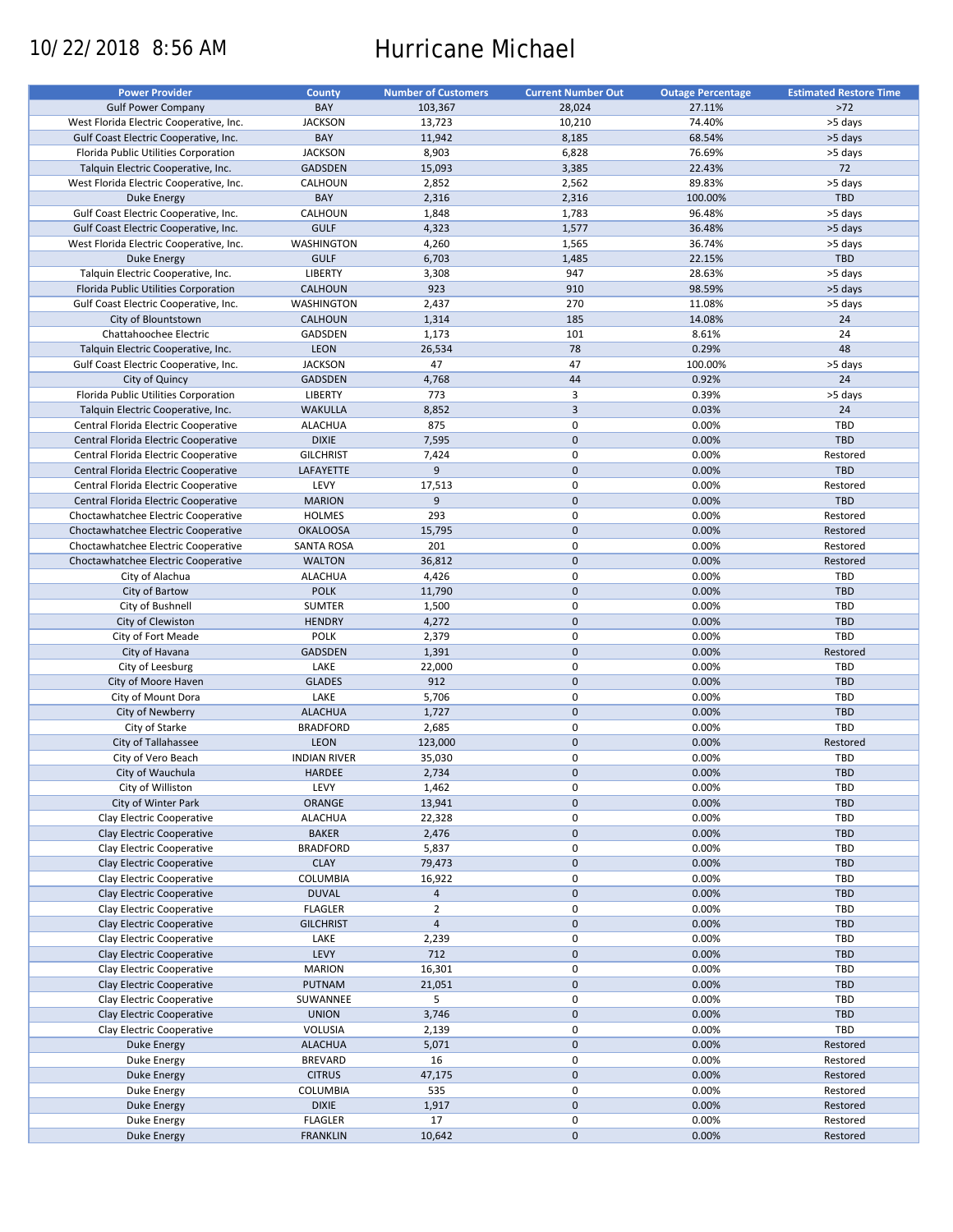### 10/22/2018 8:56 AM Hurricane Michael

| Duke Energy                                        | <b>GILCHRIST</b>    | 1,681     | 0            | 0.00% | Restored   |
|----------------------------------------------------|---------------------|-----------|--------------|-------|------------|
|                                                    |                     |           |              |       |            |
| Duke Energy                                        | <b>HAMILTON</b>     | 3,021     | $\mathbf{0}$ | 0.00% | Restored   |
| Duke Energy                                        | HARDEE              | 2,746     | 0            | 0.00% | Restored   |
| Duke Energy                                        | <b>HERNANDO</b>     | 11,823    | $\mathbf 0$  | 0.00% | Restored   |
| Duke Energy                                        | <b>HIGHLANDS</b>    | 54,128    | 0            | 0.00% | Restored   |
| Duke Energy                                        | <b>HILLSBOROUGH</b> | 24        | $\mathbf 0$  | 0.00% | Restored   |
|                                                    |                     |           |              |       |            |
| Duke Energy                                        | <b>JEFFERSON</b>    | 4,829     | 0            | 0.00% | Restored   |
| Duke Energy                                        | LAFAYETTE           | 880       | $\mathbf 0$  | 0.00% | Restored   |
| Duke Energy                                        | LAKE                | 85,247    | 0            | 0.00% | Restored   |
| Duke Energy                                        | <b>LEON</b>         | 66        | $\mathbf 0$  | 0.00% | Restored   |
|                                                    | LEVY                | 3,840     | 0            | 0.00% | Restored   |
| Duke Energy                                        |                     |           |              |       |            |
| Duke Energy                                        | <b>MADISON</b>      | 4,037     | $\mathbf 0$  | 0.00% | Restored   |
| Duke Energy                                        | <b>MARION</b>       | 66,784    | 0            | 0.00% | Restored   |
| Duke Energy                                        | ORANGE              | 370,927   | $\mathbf 0$  | 0.00% | Restored   |
| Duke Energy                                        | <b>OSCEOLA</b>      | 48,545    | 0            | 0.00% | Restored   |
|                                                    | <b>PASCO</b>        | 140,774   | $\mathbf 0$  | 0.00% | Restored   |
| Duke Energy                                        |                     |           |              |       |            |
| Duke Energy                                        | PINELLAS            | 526,150   | 0            | 0.00% | Restored   |
| Duke Energy                                        | <b>POLK</b>         | 103,167   | $\mathbf 0$  | 0.00% | Restored   |
| Duke Energy                                        | SEMINOLE            | 154,215   | 0            | 0.00% | Restored   |
| Duke Energy                                        | <b>SUMTER</b>       | 10,453    | $\mathbf 0$  | 0.00% | Restored   |
|                                                    | SUWANNEE            | 833       | 0            | 0.00% | Restored   |
| Duke Energy                                        |                     |           |              |       |            |
| <b>Duke Energy</b>                                 | <b>TAYLOR</b>       | 6,261     | $\mathbf 0$  | 0.00% | Restored   |
| Duke Energy                                        | VOLUSIA             | 81,049    | 0            | 0.00% | Restored   |
| <b>Duke Energy</b>                                 | <b>WAKULLA</b>      | 7,063     | $\mathbf 0$  | 0.00% | Restored   |
| Escambia River Electric Cooperative, Inc.          | <b>ESCAMBIA</b>     | 3,452     | $\pmb{0}$    | 0.00% | TBD        |
|                                                    |                     |           | $\mathbf 0$  | 0.00% | <b>TBD</b> |
| Escambia River Electric Cooperative, Inc.          | <b>SANTA ROSA</b>   | 7,544     |              |       |            |
| Florida Keys Electric Cooperative                  | <b>MONROE</b>       | 31,941    | 0            | 0.00% | TBD        |
| Florida Power and Light Company                    | <b>ALACHUA</b>      | 1,245     | $\mathbf 0$  | 0.00% | TBD        |
| Florida Power and Light Company                    | <b>BAKER</b>        | 5,516     | 0            | 0.00% | TBD        |
| Florida Power and Light Company                    | <b>BRADFORD</b>     | 4,070     | $\pmb{0}$    | 0.00% | TBD        |
|                                                    |                     |           |              |       |            |
| Florida Power and Light Company                    | <b>BREVARD</b>      | 312,828   | 0            | 0.00% | TBD        |
| Florida Power and Light Company                    | <b>BROWARD</b>      | 939,530   | $\mathbf 0$  | 0.00% | <b>TBD</b> |
| Florida Power and Light Company                    | CHARLOTTE           | 116,579   | 0            | 0.00% | TBD        |
| Florida Power and Light Company                    | <b>CLAY</b>         | 910       | $\mathbf 0$  | 0.00% | <b>TBD</b> |
| Florida Power and Light Company                    | <b>COLLIER</b>      | 215,499   | 0            | 0.00% | TBD        |
|                                                    |                     |           | $\mathbf 0$  |       | <b>TBD</b> |
| Florida Power and Light Company                    | <b>COLUMBIA</b>     | 14,144    |              | 0.00% |            |
| Florida Power and Light Company                    | <b>DESOTO</b>       | 16,855    | 0            | 0.00% | TBD        |
| Florida Power and Light Company                    | <b>DUVAL</b>        | 9         | $\pmb{0}$    | 0.00% | TBD        |
| Florida Power and Light Company                    | <b>FLAGLER</b>      | 59,608    | 0            | 0.00% | TBD        |
| Florida Power and Light Company                    | <b>GLADES</b>       | 3,508     | $\mathbf 0$  | 0.00% | TBD        |
|                                                    |                     |           | 0            |       |            |
| Florida Power and Light Company                    | HARDEE              | 33        |              | 0.00% | TBD        |
| Florida Power and Light Company                    | <b>HENDRY</b>       | 9,892     | $\mathbf 0$  | 0.00% | <b>TBD</b> |
| Florida Power and Light Company                    | <b>HIGHLANDS</b>    | 519       | 0            | 0.00% | TBD        |
| Florida Power and Light Company                    | <b>INDIAN RIVER</b> | 57,796    | $\mathbf 0$  | 0.00% | TBD        |
| Florida Power and Light Company                    | LEE                 | 266,497   | 0            | 0.00% | TBD        |
|                                                    |                     |           | $\Omega$     |       |            |
| Florida Power and Light Company                    | <b>MANATEE</b>      | 188,203   |              | 0.00% | TBD        |
| Florida Power and Light Company                    | <b>MARTIN</b>       | 94,739    | 0            | 0.00% | TBD        |
| Florida Power and Light Company                    | MIAMI-DADE          | 1,138,406 | $\mathbf 0$  | 0.00% | TBD        |
| Florida Power and Light Company                    | <b>MONROE</b>       | 94        | 0            | 0.00% | TBD        |
| Florida Power and Light Company                    | <b>NASSAU</b>       | 22,701    | $\mathbf 0$  | 0.00% | TBD        |
|                                                    |                     |           |              |       |            |
| Florida Power and Light Company                    | OKEECHOBEE          | 20,142    | 0            | 0.00% | TBD        |
| Florida Power and Light Company                    | ORANGE              | 3         | $\mathbf 0$  | 0.00% | TBD        |
| Florida Power and Light Company                    | <b>OSCEOLA</b>      | 3         | 0            | 0.00% | TBD        |
| Florida Power and Light Company                    | PALM BEACH          | 750,041   | $\mathbf 0$  | 0.00% | TBD        |
| Florida Power and Light Company                    | PUTNAM              | 20,144    | 0            | 0.00% | TBD        |
|                                                    |                     |           |              |       |            |
| Florida Power and Light Company                    | SARASOTA            | 270,158   | $\mathbf 0$  | 0.00% | TBD        |
| Florida Power and Light Company                    | SEMINOLE            | 55,586    | 0            | 0.00% | TBD        |
| Florida Power and Light Company                    | ST. JOHNS           | 91,015    | $\mathbf 0$  | 0.00% | TBD        |
| Florida Power and Light Company                    | ST. LUCIE           | 129,369   | 0            | 0.00% | TBD        |
| Florida Power and Light Company                    | SUWANNEE            | 5,025     | $\mathbf 0$  | 0.00% | TBD        |
|                                                    |                     |           |              |       |            |
| Florida Power and Light Company                    | <b>UNION</b>        | 1,637     | 0            | 0.00% | TBD        |
| Florida Power and Light Company                    | <b>VOLUSIA</b>      | 179,598   | $\mathbf 0$  | 0.00% | TBD        |
| Florida Public Utilities Corporation               | NASSAU              | 15,989    | 0            | 0.00% | Restored   |
| Fort Pierce Utilities Authority                    | ST. LUCIE           | 27,630    | $\mathbf 0$  | 0.00% | TBD        |
| Gainesville (Gainesville Regional Utilities - GRU) | <b>ALACHUA</b>      | 94,473    | 0            | 0.00% | TBD        |
|                                                    |                     |           |              |       |            |
| Glades Electric Cooperative, Inc.                  | <b>GLADES</b>       | 3,015     | $\mathbf 0$  | 0.00% | TBD        |
| Glades Electric Cooperative, Inc.                  | HARDEE              | 0         | 0            |       | TBD        |
| Glades Electric Cooperative, Inc.                  | <b>HENDRY</b>       | 3,530     | $\mathbf 0$  | 0.00% | TBD        |
| Glades Electric Cooperative, Inc.                  | <b>HIGHLANDS</b>    | 7,321     | 0            | 0.00% | TBD        |
| Glades Electric Cooperative, Inc.                  |                     |           | $\mathbf 0$  | 0.00% | TBD        |
|                                                    | <b>OKEECHOBEE</b>   | 2,278     |              |       |            |